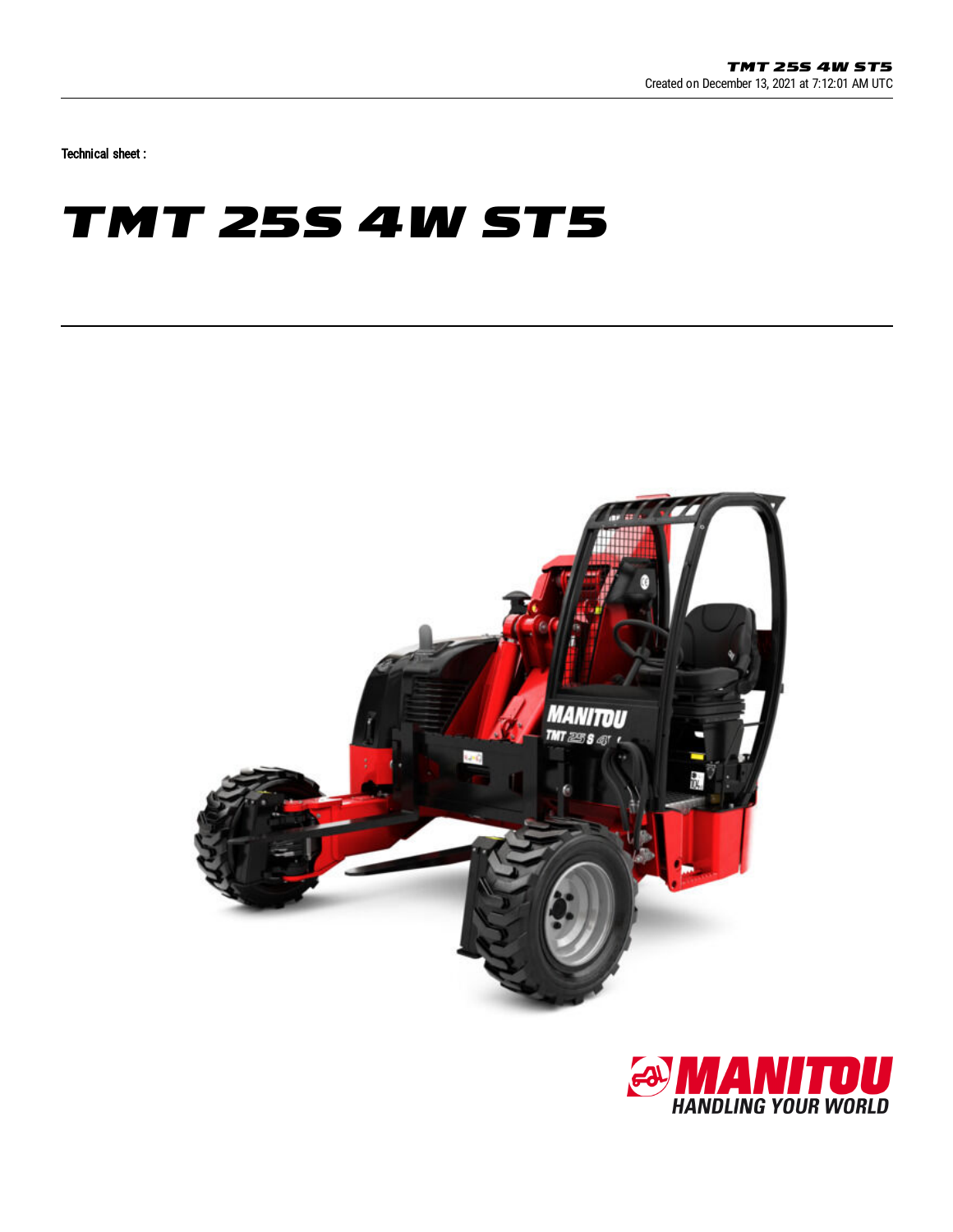|       | <b>Technical characteristics</b>                                |                | Metric                               |
|-------|-----------------------------------------------------------------|----------------|--------------------------------------|
| 1.1   | Manufacturer                                                    |                | MANITOU                              |
| 1.2   | Model Name                                                      |                | <b>TMT 25S 4W ST5</b>                |
| 1.2.1 | Reach out equipment                                             |                | Telescopic boom                      |
| 1.3   | Power source                                                    |                | Diesel                               |
| 1.4   | Operator type                                                   |                | Seated                               |
| 1.5   | Max. capacity                                                   | 0              | 2500 kg                              |
| 1.6   | Load centre of gravity                                          | C              | 500 mm                               |
| 1.8   | Load distance, centre of drive axle to fork                     | χ              | $-505$ mm                            |
| 1.9   | Wheelbase                                                       | $\mathsf{V}$   | 1651 mm                              |
|       | Weight                                                          |                |                                      |
| 2.1   | Service weight                                                  |                | 2810 kg                              |
| 2.2   | Weight on front axle (laden) / rear axle (laden)                |                | 3630 kg / 1725 kg                    |
| 2.3   | Weight on front axle (Unladen) / rear axle (Unladen)            |                | 1045 kg / 1765 kg                    |
|       | Wheels                                                          |                |                                      |
| 3.1   | Tyres type                                                      |                | Pneumatic                            |
| 3.2   | Dimensions of front wheels                                      |                | 10x16,5                              |
| 3.3   | Dimensions of rear wheels                                       |                | 10x16,5                              |
| 3.5   | Number of front wheels / rear wheels                            |                | 2/1                                  |
| 3.5.2 | Drive wheels (front / rear)                                     |                | 2/1                                  |
| 3.6   | Front wheel gauge                                               | <b>b10</b>     | 2170 mm                              |
|       | <b>Dimensions</b>                                               |                |                                      |
| 4.2   | Height telescopic boom lowered                                  | h1             | 2285 mm                              |
| 4.4   | Max. lifting height                                             | h3             | 3380 mm                              |
| 4.3   | Free lift                                                       | h2             | 1700 mm                              |
| 4.5   | Height telescopic boom extended                                 | h4             | 3925 mm                              |
| 4.7   | Height of overhead guard (cabin)                                | h6             | 2200 mm                              |
| 4.8   | Seat height/stand height                                        | h7             | 1220 mm                              |
| 4.19  | Overall length                                                  | 1              | 2790 mm                              |
| 4.21  | Overall width                                                   | b <sub>1</sub> | 2455 mm                              |
| 4.22  | Forks section / width / length                                  | s/e/l          | 40 mm x 125 mm / 1200 mm             |
| 4.23  | Fork carriage ISO 2328 (class/form) A/B                         |                | FEM 2A                               |
| 4.24  | Fork carriage width                                             | b3             | 1270 mm                              |
| 4.26  | Distance between wheel arms/loading surfaces                    | b <sub>4</sub> | 1519 mm                              |
| 4.28  | Maximum horizontal extension at COG 600                         | 4              | 2100 mm                              |
| 4.32  | Ground clearance at centre of wheelbase                         | m2             | 290 mm                               |
| 4.37  | Overall length (without forks)                                  | 17             | 1590 mm                              |
| 4.34  | Aisle width for 800 x 1200 pallet lengthways                    | Ast            | 3970 mm                              |
| 4.35  | Turning radius                                                  | Wa             | 3072 mm                              |
| 4.36  | Internal turning radius (over tyres)                            | <b>b13</b>     | 250 mm                               |
|       | <b>Performances</b>                                             |                |                                      |
| 5.1   | Travel speed (laden / unladen)                                  |                | 11 km/h / 11 km/h                    |
| 5.2   | Lifting speed (laden / unladen)                                 |                | $0.24$ m/s / $0.25$ m/s              |
| 5.3   | Lowering speed (laden / unladen)                                |                | $0.29$ m/s / $0.31$ m/s              |
| 5.10  | Service brake                                                   |                | Hydraulic brakes by loss of pressure |
| 5.9   | Acceleration time (laden / unladen)                             |                | 4.90 s / 3.80 s                      |
|       | <b>Engine</b>                                                   |                |                                      |
| 7.1   | Engine brand / norm                                             |                | Kubota - Stage V                     |
| 7.2   | Engine power according to ISO 1585                              |                | 37 kW                                |
| 7.3   | Rated speed                                                     |                | 2700 rpm                             |
| 7.4   | Number of cylinders / Capacity of cylinders                     |                | $3 - 1826$ cm <sup>3</sup>           |
| 8.1   | Type of drive control                                           |                | Mechanical                           |
| 7.5   | Fuel consumption according to VDI cycle                         |                | $5.60$ I/h                           |
|       | <b>Miscellaneous</b>                                            |                |                                      |
| 8.2   | Working hydraulic pressure for attachments                      |                | 270 <sub>bar</sub>                   |
| 8.3   | Oil flow rate for attachments                                   |                | 50 l/min                             |
| 8.4   | Measured/guaranteed mean noise level at the ear of the operator |                | 104 $dB(A)$                          |
| 8.4   | Sound level at the driver's ear according to DIN 12 053         |                | 83 dB(A)                             |

|                | <b>Metric</b>                          |
|----------------|----------------------------------------|
|                | MANITOU                                |
|                | <b>TMT 25S 4W ST5</b>                  |
|                | Telescopic boom                        |
|                | Diesel                                 |
|                | Seated                                 |
| Q              | 2500 kg                                |
| C              | 500 mm                                 |
| X              | $-505$ mm                              |
| у              | 1651 mm                                |
|                |                                        |
|                | 2810 kg                                |
|                | 3630 kg / 1725 kg                      |
|                | 1045 kg / 1765 kg                      |
|                |                                        |
|                | Pneumatic                              |
|                | 10x16,5                                |
|                | 10x16,5                                |
|                | 2/1                                    |
|                | 2/1                                    |
| <b>b10</b>     | 2170 mm                                |
|                |                                        |
| h1             | 2285 mm                                |
| h3             | 3380 mm                                |
| h2             | 1700 mm                                |
| h4             | 3925 mm                                |
| h6             | 2200 mm                                |
| h7             | 1220 mm                                |
| 1              | 2790 mm                                |
| b1             | 2455 mm                                |
| s / e / I      | 40 mm x 125 mm / 1200 mm               |
|                | FEM 2A                                 |
| b <sub>3</sub> | 1270 mm                                |
| b4             | 1519 mm                                |
| 4              | 2100 mm                                |
| m2             | 290 mm                                 |
| 17             | 1590 mm                                |
| Ast            | 3970 mm                                |
| Wa             | 3072 mm                                |
| <b>b13</b>     | 250 mm                                 |
|                |                                        |
|                | 11 km/h / 11 km/h                      |
|                | $0.24$ m/s / $0.25$ m/s                |
|                | $0.29$ m/s / $0.31$ m/s                |
|                | Hydraulic brakes by loss of pressure   |
|                | 4.90 s / 3.80 s                        |
|                | Kubota - Stage V                       |
|                | 37 kW                                  |
|                |                                        |
|                | 2700 rpm<br>$3 - 1826$ cm <sup>3</sup> |
|                | Mechanical                             |
|                | 5.60 l/h                               |
|                |                                        |
|                | 270 bar                                |
|                | 50 l/min                               |
|                | 104dB(A)                               |
|                | 83 dB(A)                               |

TMT 25S 4W ST5 - Created on December 13, 2021 at 7:12:01 AM UTC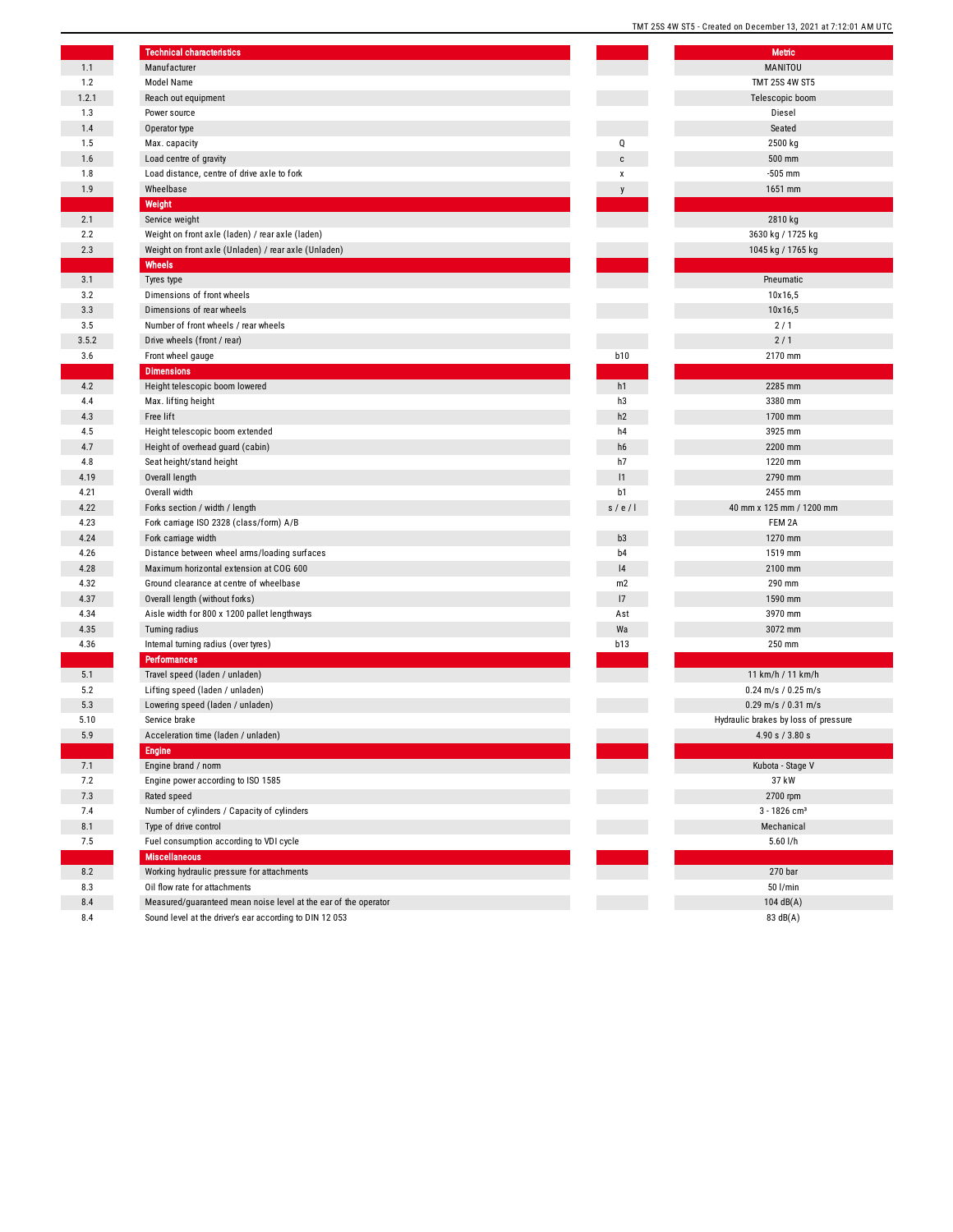## TMT 25S 4W ST5 - Dimensional drawing